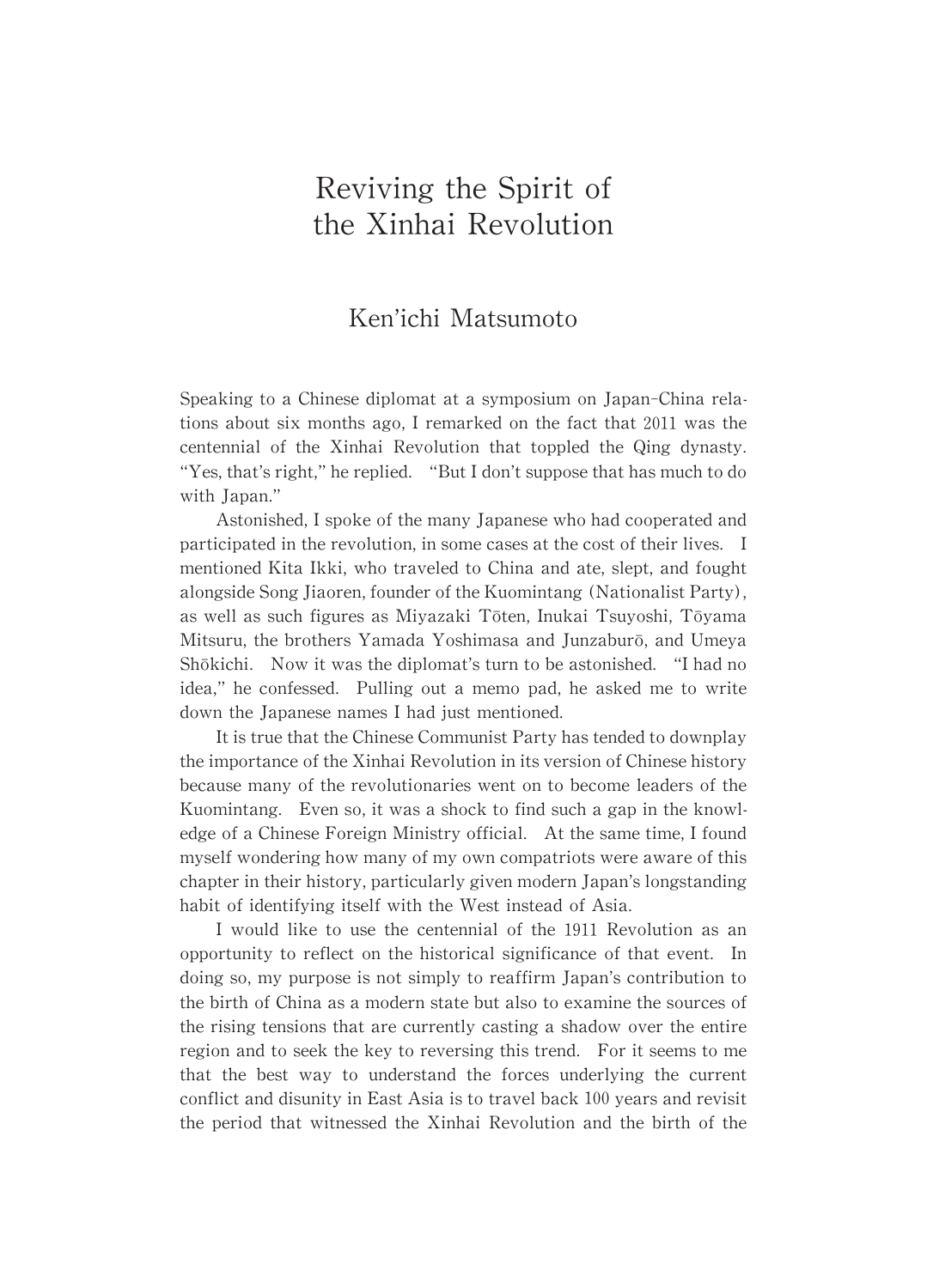Chinese republic.

### Yamada Yoshimasa and the Real Pan-Asianism

The concept of pan-Asianism was first advanced around the end of the nineteenth century as a means of resisting the Western powers' imperialist expansion in the region. Although the verdict on pan-Asianism is mixed, the prevailing tendency has been to define it simply as the ideological rationalization for Japanese aggression in Asia. In fact, this is an excessively narrow, one-sided definition grounded in a historical perspective that views Western civilization as an absolute good.

What sort of thinking actually inspired the aforementioned Japanese activists―pan-Asianists―to support Sun Yat-sen, Father of the Chinese Republic, and devote themselves to the cause of the Chinese revolution?

A good place to begin might be Yamada Yoshimasa, who died in the 1900 Huizhou Uprising, a prelude to the 1911 Revolution. The memorial stele dedicated to Yamada, erected in 1920 at Zenshōan temple in the Yanaka neighborhood of Tokyo, bears an inscription by Sun Yat-sen himself. Yamada was among the most fervent of Japan's pan -Asianists, and a closer look at his life can shed light on this ideology in its earliest and purest form.

Yamada established himself in Tokyo with the help of the political thinker and journalist Kuga Katsunan, who came from the same town. Heeding the advice of Kuga, who preached the importance of business, Yamada enrolled in the Imperial Fisheries Institute, where the Christian evangelist Uchimura Kanzō was teaching, and studied marine products processing. He then took a job at a trading company, which sent him to Shanghai to help sell dried squid to the Chinese.

In China, Yamada was confronted with a country in the process of being picked apart and colonized by the Western powers as the Qing government looked on. Wanting to make a difference somehow, he enrolled at the Institute for Sino-Japanese Commercial Research (Nisshin Bōeki Kenkyūjo).

The Institute for Sino-Japanese Commercial Research was established by Arao Sei, a former Army General Staff officer, in cooperation with the entrepreneur Kishida Ginkō, who had been doing business in China since the closing years of the Edo period (1603-1868). Established for the ostensible purpose of teaching Chinese to the Japanese, teaching Japanese to the Chinese, and promoting trade between Japan and China, the institute also gathered intelligence of all sorts concerning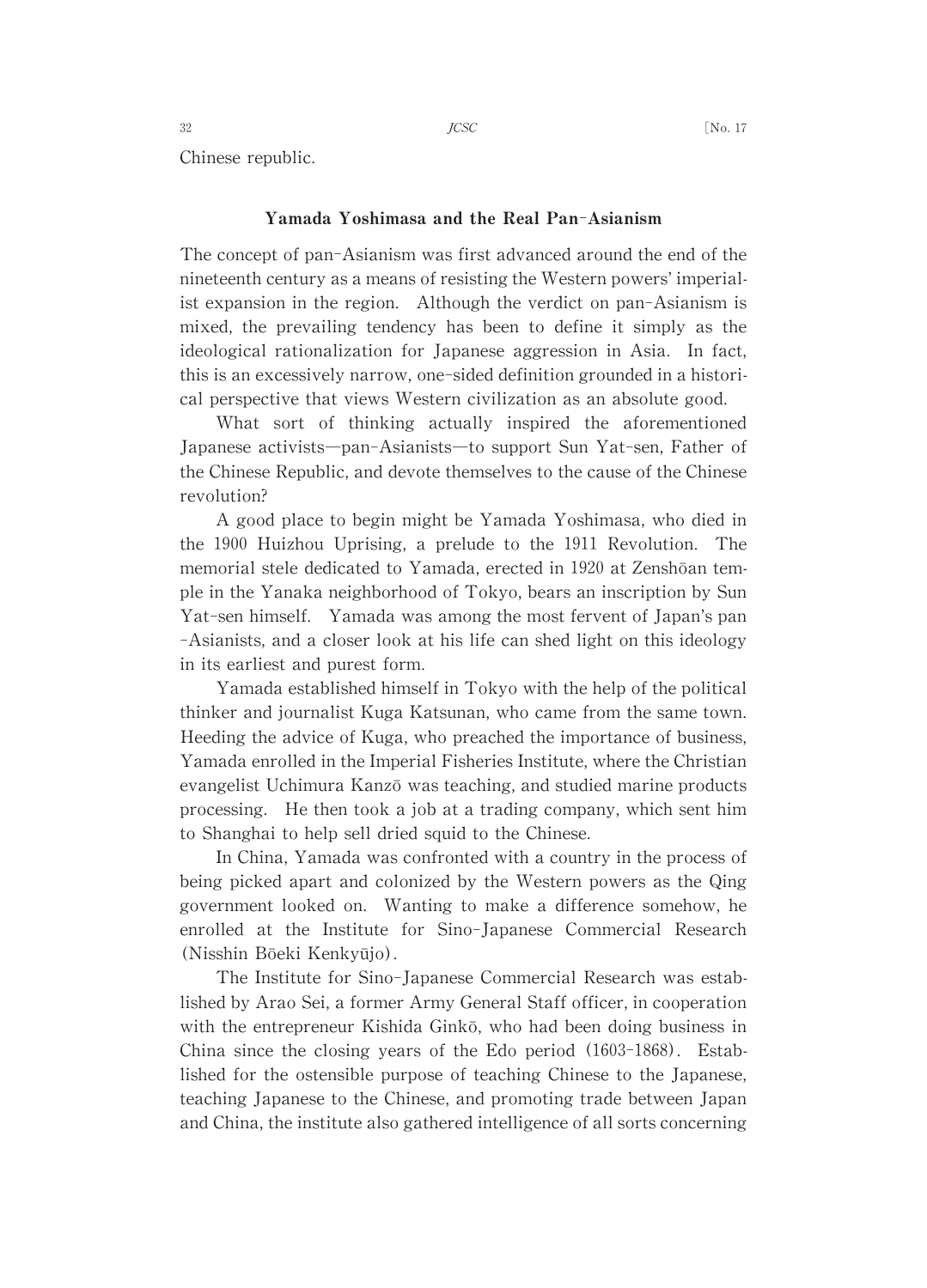the people and land of this still largely unknown country. Many of its graduates, Yamada included, went on to serve as army interpreters during the Sino-Japanese War of 1894-95.

At the institute Yamada resumed his study of the Chinese language, and as time passed, he became increasingly convinced of the need for revolution. Like Kishida, Arao, and all the pan-Asianists at the institute, Yamada believed that Japan could not stand up to the Western powers alone, and that for this reason as well, it was vital that China come to its senses, overthrow the Qing dynasty, and build an independent Chinese state.

In 1899, after Yamada had returned to Tokyo, he received a call from Sun Yat-sen, then living in exile. The two hit it off immediately. The following year, acting on Sun's behest, Yamada was killed in the abortive Huizhou Uprising.

In his epitaph for the memorial stele at Zenshōan temple, Sun extolled Yamada not simply as a Japanese nationalist or a hero in China's nationalist revolution but as "a pioneer of the new Asia." With these words he conveyed Yamada's understanding of the revolution as something more than the ouster of China's Qing rulers, as something bigger than China and Japan together―as a joint struggle aimed ultimately at getting Asia back on its feet. Sun's assessment of Yamada Yoshimasa can be viewed as a distillation of the sentiments embraced by the Japanese pan-Asianists of that time.

## From Asianism to Ethnocentrism

This early pan-Asianism had an impact on neighboring countries as well. The Asian Peace and Friendship Society (Ashū Washin Kai) was created in Tokyo in 1907. At its meetings, activists from a number of Asian countries that were either actual or potential victims of Western imperialism―including India and Vietnam as well as China and Japan ―gathered in Tokyo and dedicated themselves to Asian independence and solidarity. The Chinese were initially reluctant to allow the Koreans to participate, regarding Korea as a tributary state, but in the end they agreed that unity in the face of the Western imperialist threat should take precedence.

At that time the Chinese and Japanese shared the goal of building a strong, independent Asia. But this early pan-Asianism was replaced by something very different in both Japan and China, and the change engendered any number of internal and external conflicts. Let us begin by looking at China.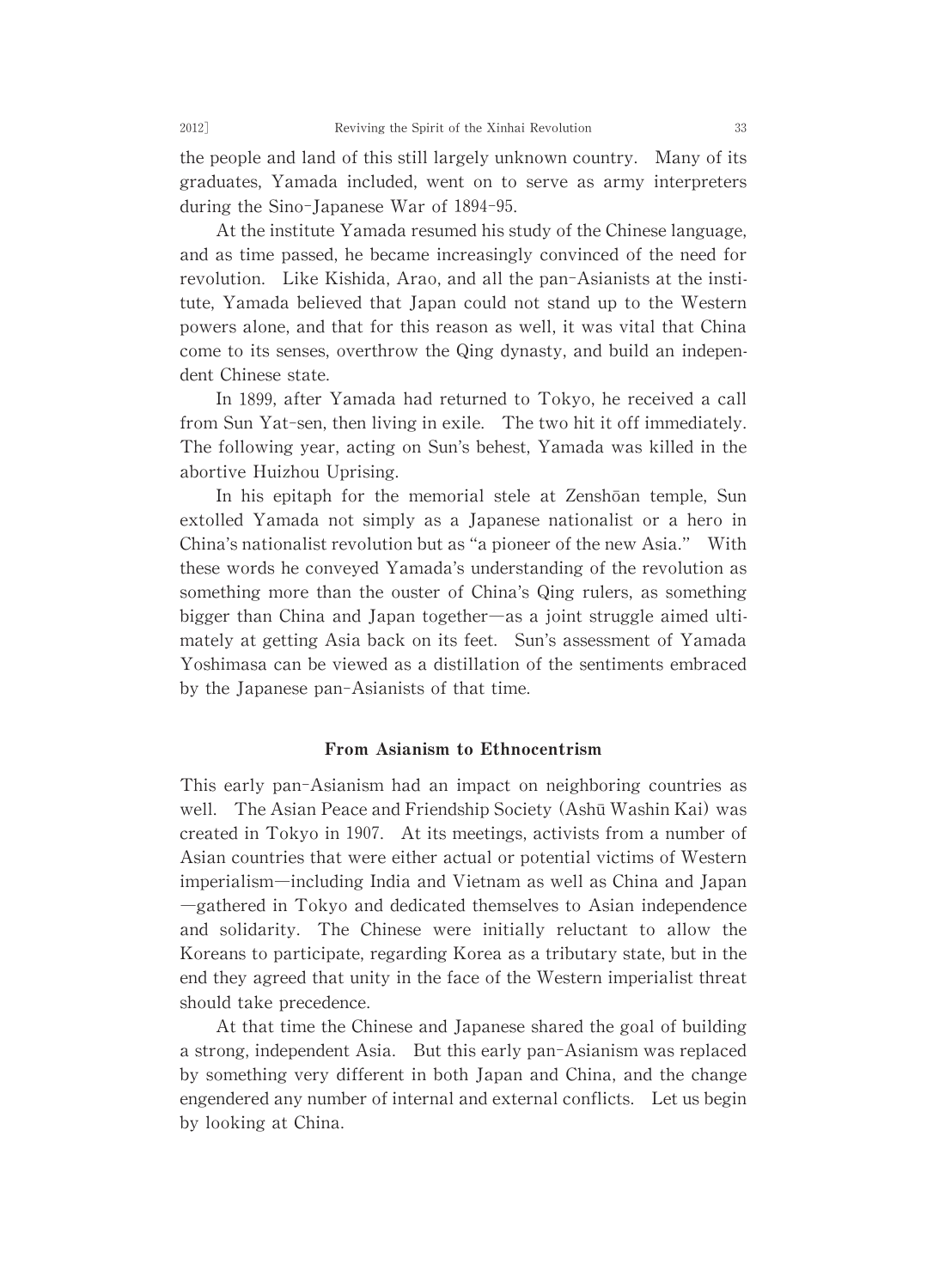As early as the days of the Xinhai Revolution, the goal of ousting the Manchu Qing dynasty had fostered a somewhat ethnocentric perspective—embodied in the slogan "down with the Manchu, up with the Han"―among the Chinese revolutionaries, including Sun Yat-sen himself. As a result, the government of the Republic of China that emerged in 1912, ending 2,000 years of imperial rule, was inherently biased toward the Han ethnic group (the Chinese majority). This underlying tendency has not only persisted to the present day but has grown more pronounced over time.

For one brief moment, it seemed as if this Han ethnocentrism were on its way out. Around the time that the People's Republic of China was founded, in 1949, Mao Zedong was advocating the principle of self -determination put forth by US President Woodrow Wilson after World War I. At that time Mao indicated a willingness to recognize self-rule by the Tibetans, Uighurs, Mongols, and other ethnic minorities within a federal Chinese republic. By 1957, however, it became clear that the policy had changed. Zhou Enlai's emphasis on "regional autonomy" for ethnic minorities around this time amounted to a declaration that Beijing was unwilling to permit self-rule. In his book Bohyō naki sōgen (2009;Plain of Unmarked Graves), Yang Haiying describes how this change in policy ended in the wholesale slaughter of activists accused of belonging to the Inner Mongolia People's Revolutionary Party, allegedly formed to promote Mongolian separatism.

Today there can be no doubt that the Communist government of China is reaping the whirlwind from the ethnocentrism that first raised its head in the early twentieth century with the birth of the Republic of China. This was vividly demonstrated by the furor that erupted when the Nobel Peace Prize was awarded to Liu Xiaobo. Liu played a leading role in Charter 08, a manifesto calling for democratic reforms, published on the Internet in December 2008. He is now in prison, having been tried and convicted of "inciting subversion of state power." The Chinese government lashed out against the Nobel committee and put Liu's wife under house arrest in the wake of the decision to award the dissident the Peace Prize, behavior that earned Beijing a harsh condemnation from the international community.

There is an explanation for the Chinese government's hypersensitivity on this issue. Charter 08 called not only for Western-style democratic reforms but also for the establishment of a federal Chinese republic. The last thing Beijing will countenance is a revival of the concept of ethnic self-determination and self-rule ultimately rejected by Zhou Enlai and Mao Zedong, for the simple reason that it is incompat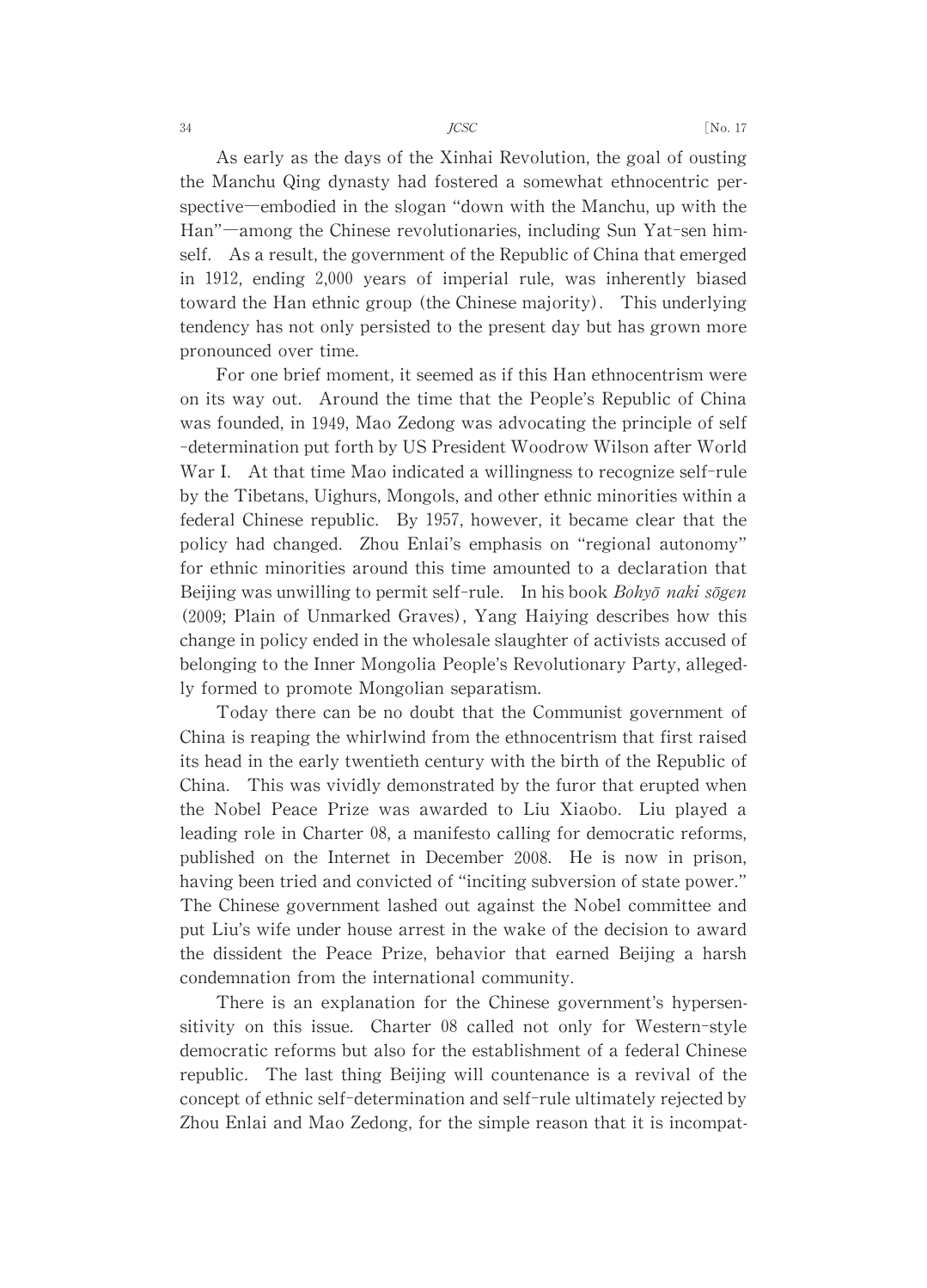ible with the Chinese Communist Party's basic policy of instituting incremental democratic reforms while preserving one-party rule. The reason the Communist government has clung to its hard-line stance in the face of international criticism is that it views minority separatist movements as a serious threat to its existence. Later we will return to this and other social issues facing China today.

### From 21 Demands, 100 Years of Resentment

How did the situation change in Japan? As explained previously, the Japanese pan-Asianists who devoted themselves to the Chineserevolution were motivated in large part by a conviction that Japan could not resist the Western powers on its own. But after Japan's victory in the Russo-Japanese War of 1904-5, Japan fell prey to the illusion that it had achieved parity with the Western powers, and its policies toward the rest of East Asia took on an increasingly imperialist character.

In 1915, this undercurrent came to a head in the Twenty-One Demands that Japanese submitted to the fledgling government of China after seizing Qingdao in Shandong Province in the midst of World War I. This list of demands, which claimed major concessions on the Shandong Peninsula, in essence announced the beginning of an era of Japanese expansionist aggression in Asia. Yet the Chinese government, led by Yuan Shikai, showed itself all too willing to accept these demands. This triggered a massive and understandable backlash by the Chinese people, and the revolutionaries under Sun Yat-sen demanded that the agreement be revoked.

At this time Okuma Shigenobu was prime minister of Japan. ¯Okuma was a typical populist politician who had won the public's enthusiastic support by trumpeting a hard-line foreign policy stance. When he died in 1922, somewhere between 300,000 and 400,000 mourners flooded into Hibiya Park, where his funeral was being held. In contrast, the funeral of Meiji Restoration patriot Yamagata Aritomo the same year attracted only 3,000-4,000 mourners. The Twenty-One Demands were put forth by the  $\overline{O}$ kuma cabinet, whose power rested on the popular appeal of this kind of demagoguery.

At this stage the imperialist policies of the Japanese government also drew some domestic fire from the pan-Asianist camp. Kita Ikki criticized the government's approach and wrote that the Twenty-One Demands marked the beginning of a "deeply deplorable" period for Japan. Nakano Seigō was critical as well. Ishibashi Tanzan, who espoused the British policy of freedom of the seas, argued that Japan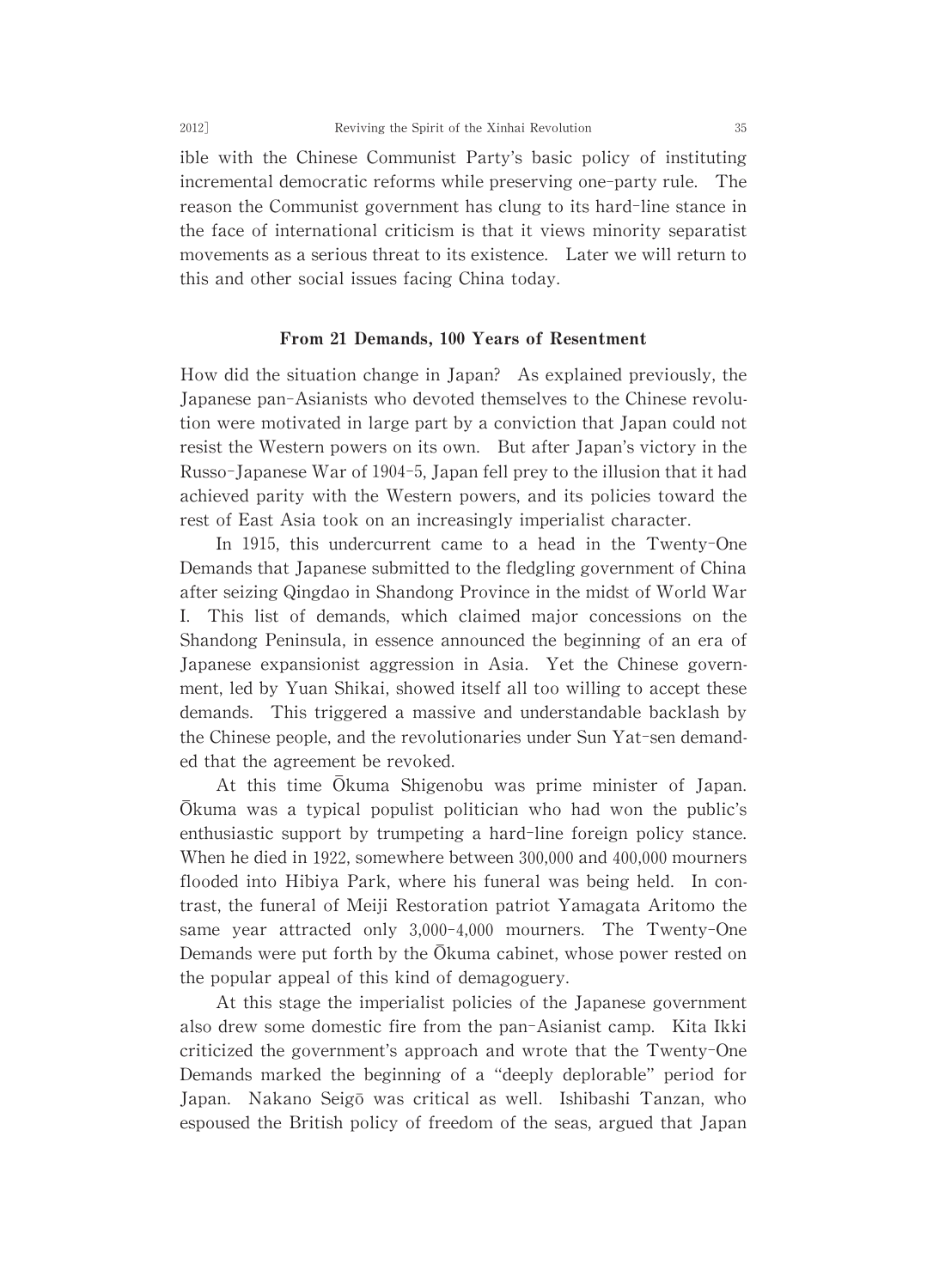had "no need of overseas—territory and concessions" and called for a "Shō Nippon [small Japan] focused on trade rather than a Dai Nippon [Great Japan])."

But these scattered anti-imperialism voices were drowned out. Making the most of its status as one of the victor nations in World War I, Japan turned ever more decisively toward expansionism.

In 1924, en route to Beijing for a summit of the First United Front between the Kuomintang and the CCP, Sun Yat-sen stopped in Kobe, where he gave a lecture on the topic of pan-Asianism. In his speech he implied that the Twenty-One Demands were no different from the unequal treaties imposed by the West, and that for China to accept them would have been tantamount to accepting Japanese imperial rule. Then he issued this challenge:"The question remains whether Japan will be a watchdog for the Western Way [rule] of Might or a defender of the Eastern Way [rule] of Right."

With this observation Sun Yat-sen truly hit the mark. Unfortunately, from this time on, virtually no one in Japan took his challenge to heart or questioned the way Japan had chosen. In the prevailing climate, even the pan-Asianists who had supported and aided the Revolution of 1911 had become utterly convinced that imperialism was the way forward for Japan.

In fact, the only pan-Asianist who gave Sun Yat-sen's speech the credit it deserved was Nakano Seigō. In an essay titled "Son Bun kun no kyorai to Ajia undō" (Sun Wen and the Pan-Asian Movement), he sharply criticized Inukai Tsuyoshi, Tōyama Mitsuru, and other pan-Asianist forerunners, declaring, "The pan-Asianism of today's Japan merely answers white imperialism with an imperialism of our own."

Incidentally, for many years Nakano went unacknowledged as the author of this essay, which he wrote under a pen name. Postwar Japanese scholars considered Nakano too much of a fascist to write such a piece, and their prejudices prevented them from recognizing the truth. For indeed, in his belief that Japan needed to be strong to resist aggression by the Western powers, Nakano was to emerge as one of the most zealous proponents of Japanese militarism and the Pacific War.

Be that as it may, the presentation of the Twenty-One Demands can be considered a historical milepost in the transformation of Japanese pan-Asianism from a belief in Asian solidarity to an imperialist justification for Japanese hegemony. And as such, it may be considered the ultimate source of the anti-Japanese nationalism that has persisted in China to the present day. Outrage over the "national humiliation" to which the demands subjected China led to anti-Japanese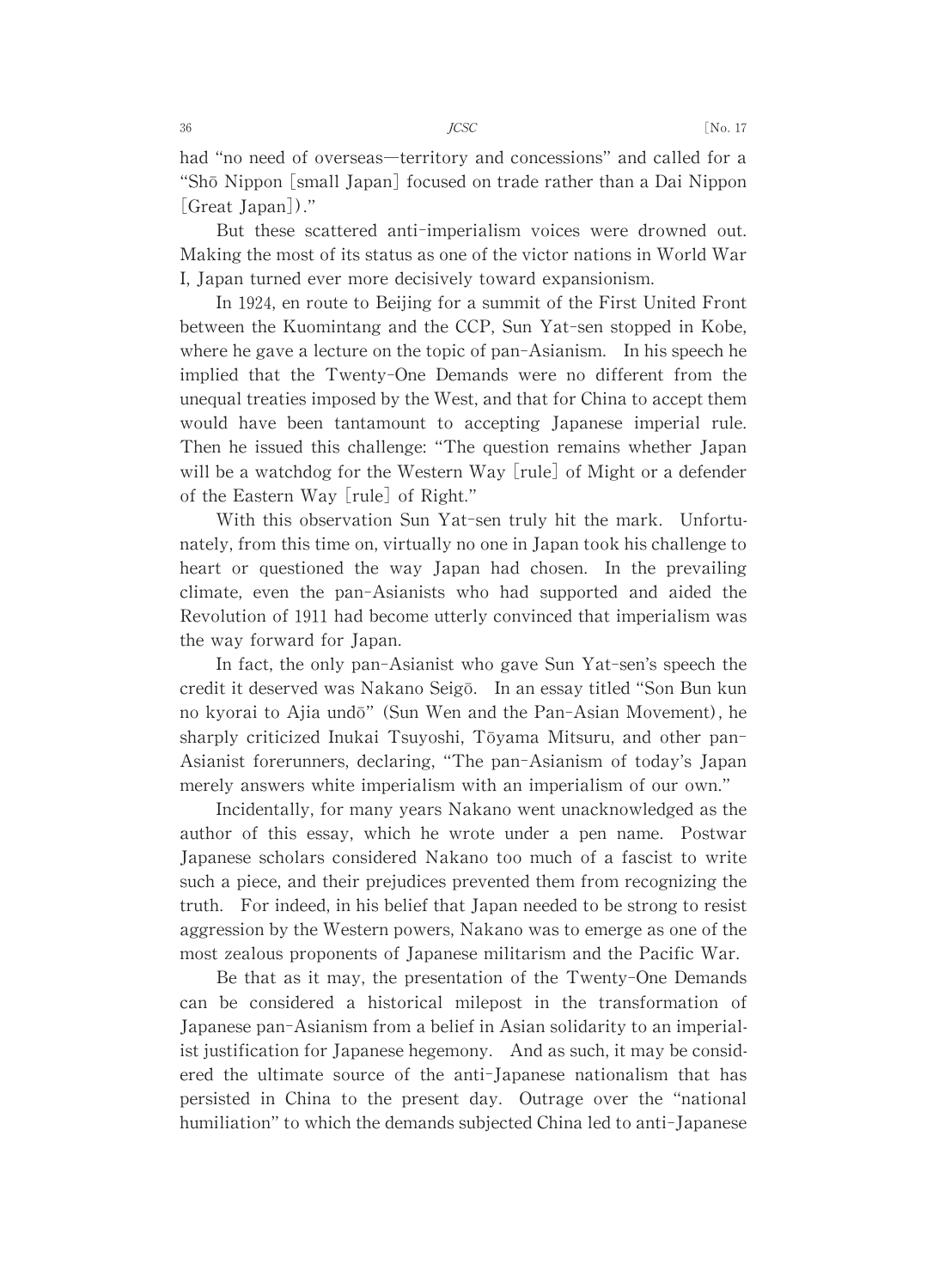demonstrations and escalated into the anti-Japanese May 4 Movement, in which the young Mao Zedong and Zhou Enlai both rose to prominence.

Another result of the Twenty-One Demands was to strengthen ties between the United States and China as Washington successfully pressured the Japanese government to relinquish its demands for the stationing of Japanese military and police forces in China. This ultimately sandwiched Japan between two hostile forces.

Japan had to commit more than one blunder in order to start a reckless war with the United States and breed an anti-Japanese nationalism that persists in China to this day. But the Twenty-One Demands, which single-handedly destroyed the cooperative spirit nurtured in the Xinhai Revolution, must surely go at the top of the list.

#### The Lost Century

The point of "traveling back 100 years" to understand current problems between Japan and China is to examine how things have changed in the interim. My conclusion, in fact, is that the geopolitical power games in East Asia today are little different from those of 100 years ago, even though the major players (other than Japan) have changed. History, in other words, is repeating itself.

In 1917, just before the end of World War I, the Russian Revolution broke out and the Soviet Union was born. From then until the last decades of the twentieth century, the conflict between communism and its opponents gradually came to dominate international affairs. This was particularly true in the decades following World War II, when the Cold War created a deep and enduring chasm between the Eastern and Western blocs. Throughout that time, a single overriding issue whether characterized as the ideological conflict between capitalism and communism or the political rivalrybetween the United States and the Soviet Union―drove almost all international behavior.

When the collapse of the Berlin Wall ushered in a new era—and a "third opening" for Japan—this issue ceased to exist. And no sooner had it vanished than the old, pre-Russian Revolution issues reemerged ―namely, nationalistic rivalries centered on religion, ethnicity, territory, and economic interest. Although the dominant Cold War structure had overridden and obscured these older rivalries, they had continued to simmer under the surface—on hold, as it were—for close to a century.

In the second half of the nineteenth century, economic development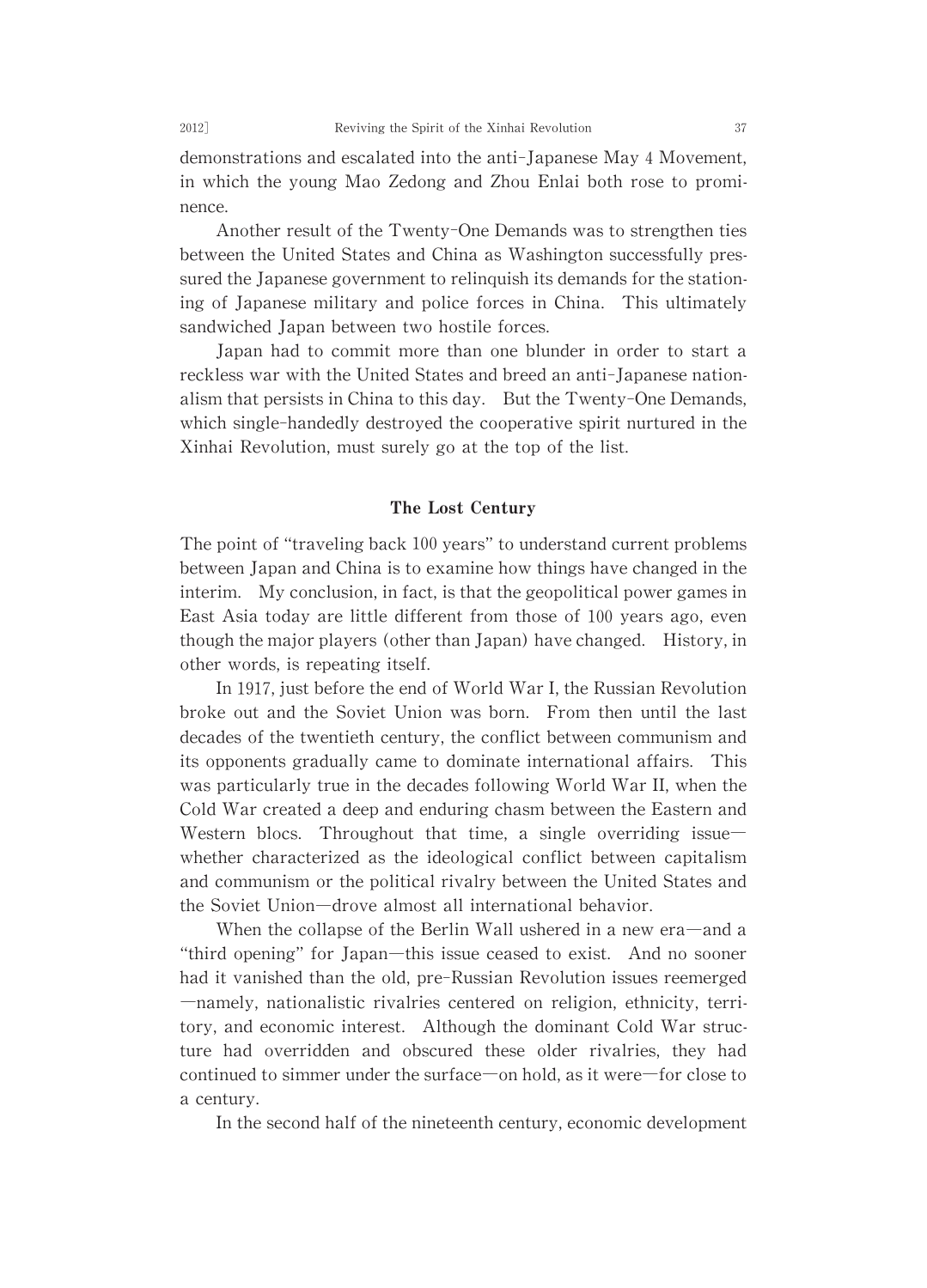and rising nationalism among the Western powers set off a frenzied race to secure new sources of wealth, a race that played out in a series of alliances and bloody wars. By the end of that century, East Asia was the last major region in the world that remained up for grabs. Ignoring Great Britain's call for peace in the Far East—motivated by a desire to maintain its own supremacy—the other powers rushed in to claim their share: Russia, France, German, and (belatedly) the United States, followed by an upstart Asian power, Japan.

Japan's dramatic rise to power posed a threat to the countries of the West. Hoping to nip that threat in the bud, France, Germany, and Russia engineered the so-called Tripartite Intervention, pressuring Japan into renouncing the Liaodong Peninsula, which it had won from China in the First Sino-Japanese War under the terms of the Treaty of Shimonoseki. When Russia took possession of the concessions that Japan had returned to Qing dynasty China (under the Li-Lobanov Treaty), embittered Japanese nationalists began to nurture the dream of one day waging war on Russia―a grim resolve expressed in the phrase *gashin shōtan*, or "sleeping on firewood and eating bite."

What is the situation in East Asia today, a century later? The Western powers no longer threaten the sovereignty of the Asian nations. But disputes over territory, economic interest, natural resources, and sea lanes have erupted anew. Today the players are China, Japan, South Korea, Vietnam, and Russia. Where previously Great Britain, in an alliance with Japan, monitored the region anxiously in an effort to preserve "peace in the Far East," the United States now plays much the same role. The basic geopolitical situation, in which powers lock horns in an effort to maximize their own national interests, is the same as it was a century ago.

Today, as the emerging economies of East Asia take up where the Western powers and Japan left off, the most active and energetic player is clearly China. After the death of Yuan Shikai, China was parceled up among the warlords, wracked by civil war, and invaded by Japan. But it overcame all that, and today, with its economy booming, it is leveraging its new economic clout to maximize its influence and prestige in the global community. Through the successful 2008 Beijing Olympics, it managed to project a sense of unity, national solidarity, and racial harmony to the world.

But the reality inside China is somewhat different. That fragile fabric of national unity is under strain from growing ethnic conflicts and the widening gap between rich and poor. The decision to forcibly unite China as a centralized nation-state instead of a federal republic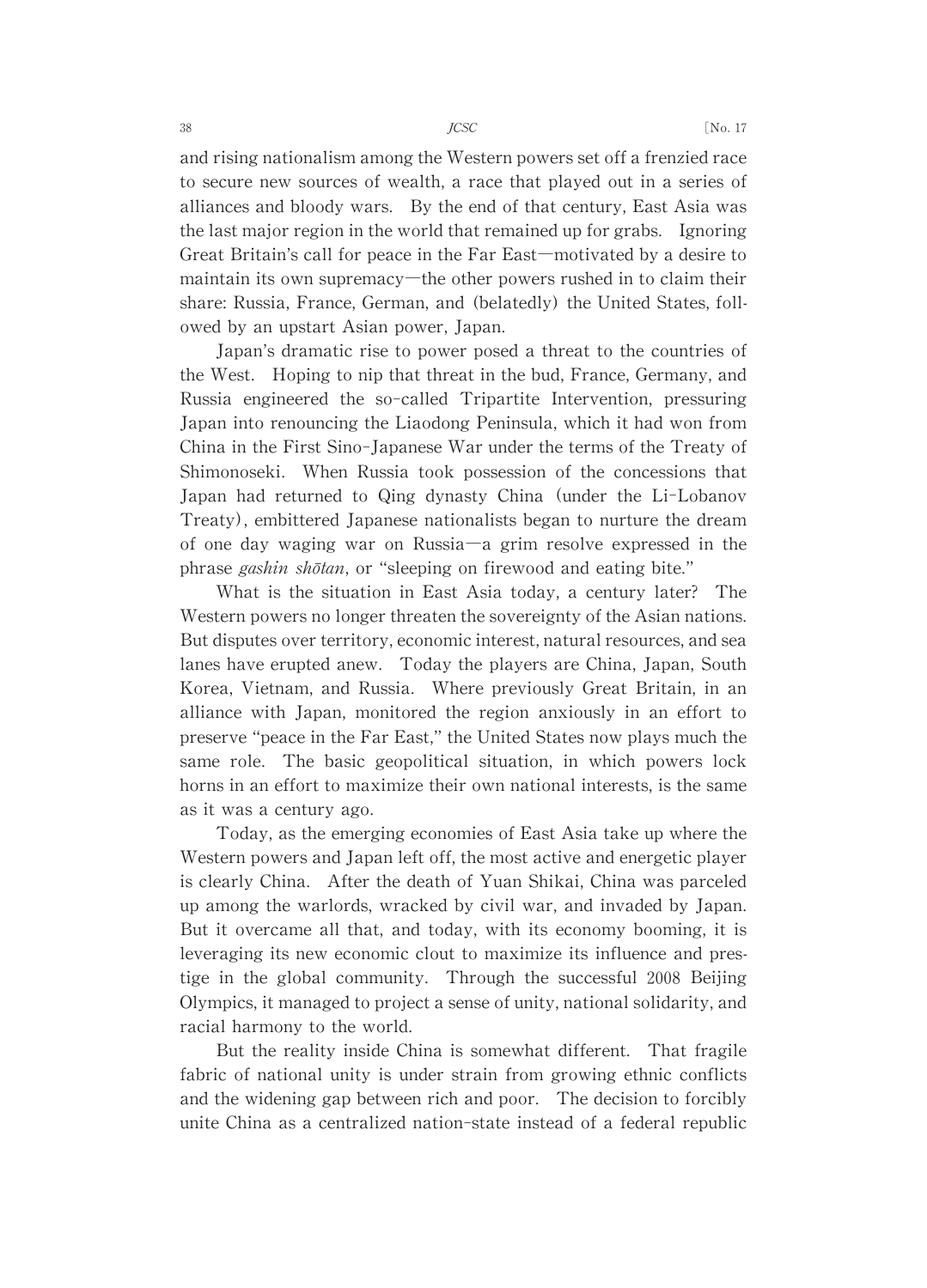has involved painful and coercive policies, such as the compulsory use ofMandarin Chinese among peoples who historicallyspeak a different language, and such ordeals have only heightened the ethnic consciousness of these minorities. Escalating demands for independence are the inevitable result.

The conventional wisdom is that popular pressure for political freedom and human rights mounts as soon as a nation's average per capita income passes  $$10,000$ . Such was the case in Japan in the 1960s and South Korea and Taiwan in the mid-1980s. In places like Shanghai and Guangdong, average income has reached about \$9,000. Mencius said that "The people are the most important element in a state; next comes the gods of land and grain; least of all the ruler himself. Therefore, to win the common people is the way to become emperor." Before long, the Chinese Communist Party, in attempting to negotiate the transition to a nation-state,will surely find itself reflecting on the truth of these words. When that time comes, will it be capable of answering the call for democratic reforms and steering a course toward a federal Chinese republic in which minorities have the right of selfdetermination? If not, will it ever be able to transcend the "Down with the Manchu, up with the Han" Sino-centrism that has persisted for the past century?

#### The Voice of Experience

For now, in any case, Beijing has clearly chosen to suppress internal differences while striving toward regional hegemony―a choice closely mirroring that of Japan as it turned toward imperialism early in the twentieth century. The result is that much of the world views China with distrust and alarm. If Beijing believes that China can challenge the West's claim on modern civilization by amassing as much power as possible and throwing its weight around, instead of by offering alternative values, it is deluding itself.

In an earlier time, rampant ethnocentrism led Japan to commit wrongs of historic proportions. After annexing Korea in 1910, Japan forced the Koreans to adopt the Japanese language and culture. It built an absolutist system in which everything was subordinated to the emperor, and naturally it demanded monolithic, unified loyalty from all its citizens. The absolutism of Japan's emperor cult and the rise of Japanese imperialism were two sides of the same coin.

Just as Japan sought East Asian hegemonythrough its imperialist policies, China seems to be seeking the same goal, mainly through the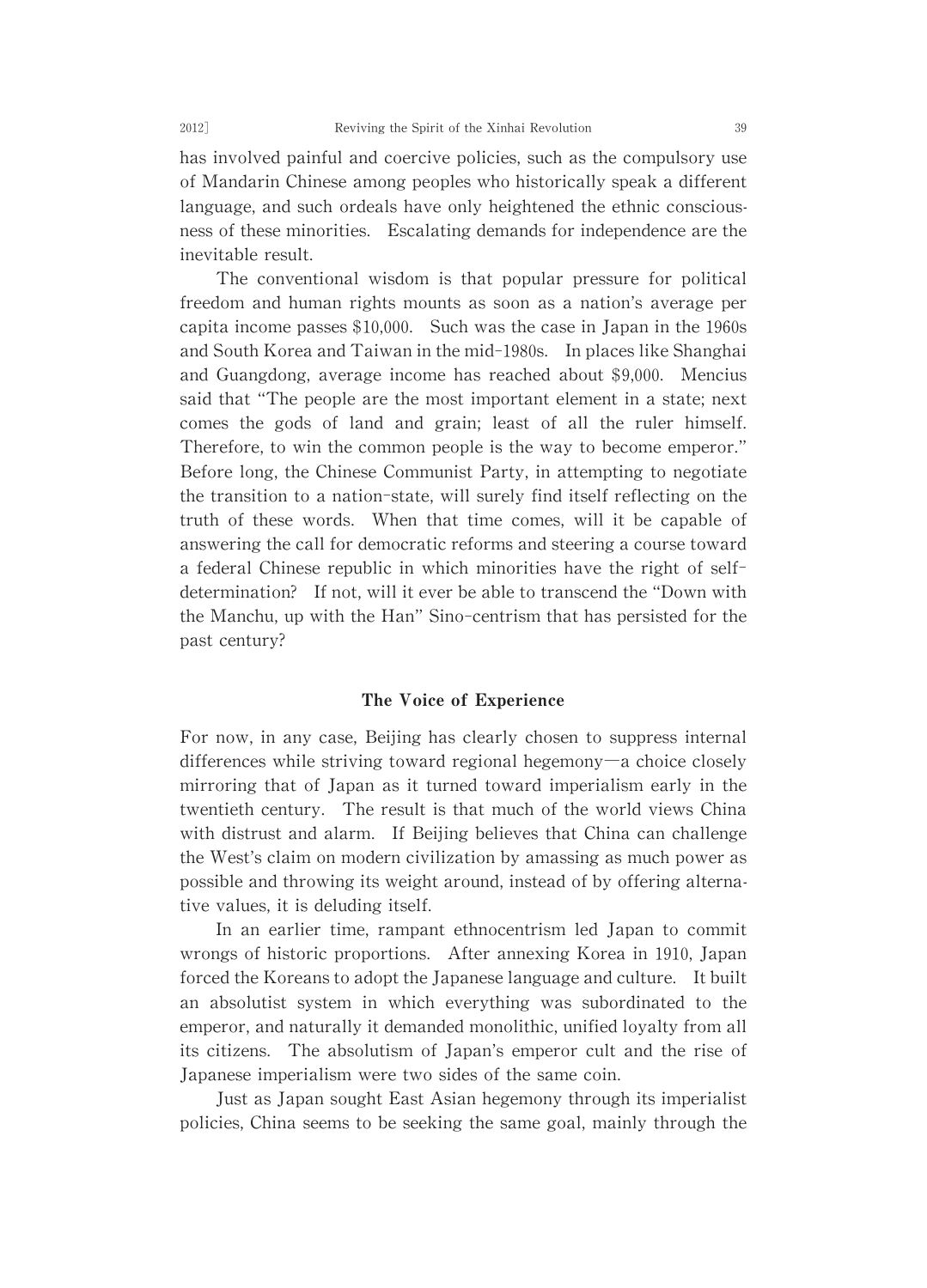buildup of military power. No one knows better than the Japanese what lies at the end of this road. This is precisely why Japan has the ability—and the duty—to point out the perils of China's present course.

However, we Japanese can only issue such a warning after we have confronted the reasons for our own failure and extrapolated general lessons from that experience. Until we have done that, we can scarcely expect others to heed our advice.

One is reminded again of the choice Sun Yat-sen put to the Japanese people 100 years ago, between the Way of Might and the Way of Right. How did the Japanese people answer this question? We can scarcely single out the pan-Asianists for turning their back on the Eastern Way of Right. In 1938, Nishida Kitarō, whom I consider Japan's only true philosopher, dodged the question this way; "Some speak of a choice between the Way of Right  $[\bar{o}d\bar{o}]$  and the Way of Might  $[had\bar{o}]$ , but for Japan there is only the Imperial Way  $[k\bar{o}d\bar{o}]$ ." In other words, in Japan all must yield to the absolute supremacy of the Japanese emperor, descended in one long unbroken line from the gods.

The Japanese have yet to really confront and surmount the issues raised by the emperor system. In 1970, the novelist Mishima Yukio committed ritual suicide with the cry "Tenno Heika banzai!" (Long live his majesty the Emperor!). Loyalty to the emperor was inseparable from Mishima's vision of a beautiful, spiritual Japan. The historical novelist Shiba Ryōtarō objected to this view of Japan, arguing that the essence of the Japanese nation was the spirit of the artisan and the non -ideological, industrious character of its people. In this debate, two sharply contrasting concepts of Japan collided in a manner that should have been impossible to ignore. And yet we ignored the collision.

It is obvious to anyone reading Sun Yat-sen's speech that the correct choice is the Eastern Way of Right. But where does it exist today? This question is not addressed only to China. The countries of Southeast Asia are also building up their economic strength at a prodigious pace. Will their new-found power lead to a rising tide of nationalism accompanied by hegemonistic, imperialistic tendencies? Once again, if any nation can warn them against such a course, it is Japan, which erred so badly.

The way to prosperity in East Asia is not ethnocentrism but a quest for solidarity and a search for shared identity, much like that undertaken a century ago by the Asian Peace and Friendship Society.

The centennial of the Xinhai Revolution offers a rare opportunity for China and Japan to affirm a shared commitment to Asian values. To begin with, the Japanese government should send representatives to